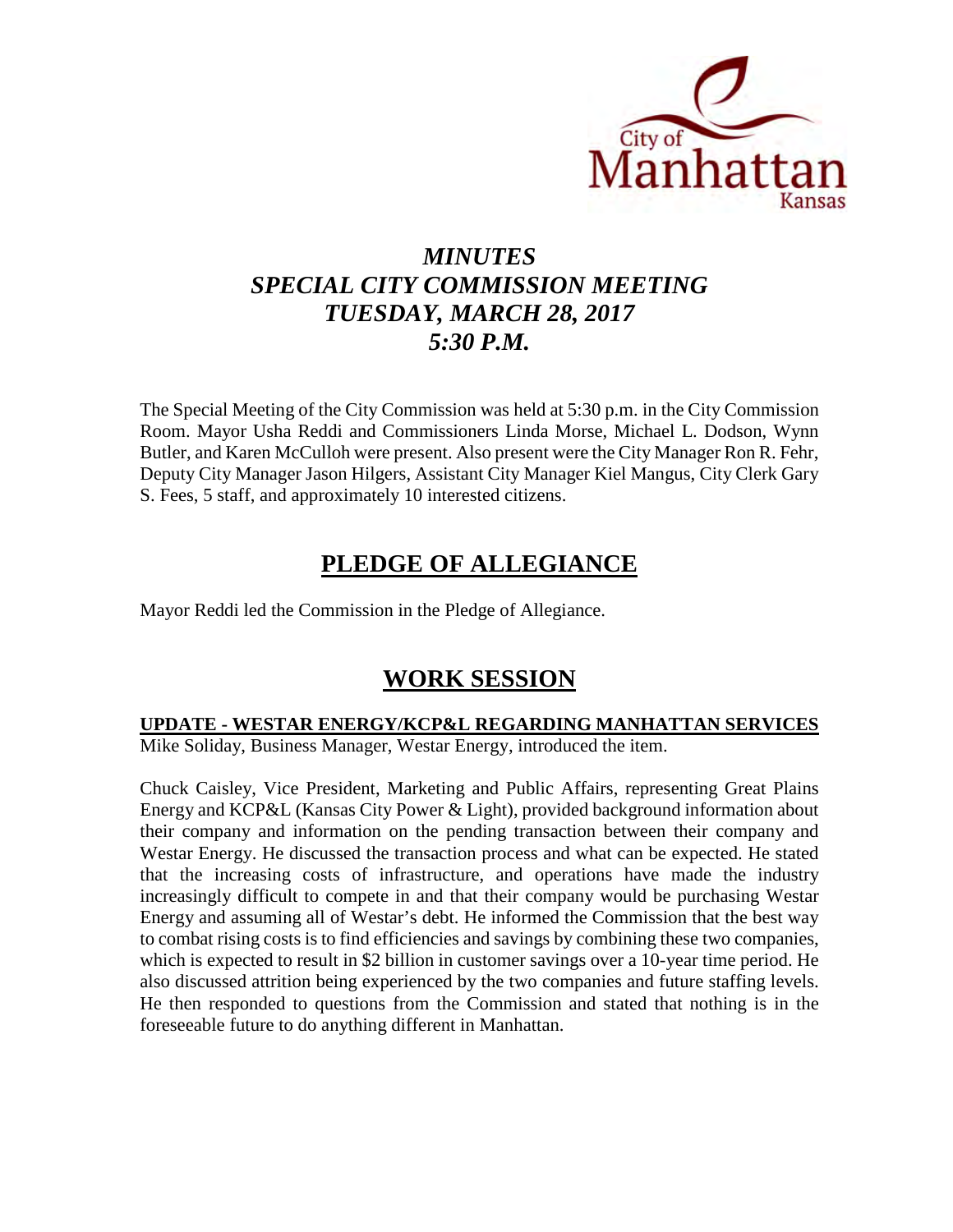Minutes Special City Commission Meeting March 28, 2017 Page 2

# **WORK SESSION** *(CONTINUED)*

#### **UPDATE - WESTAR ENERGY/KCP&L REGARDING MANHATTAN SERVICES** *(CONTINUED)*

After discussion and comments from the Commission, Chuck Caisley, Vice President, Marketing and Public Affairs, representing Great Plains Energy and KCP&L, responded to questions from the Commission regarding efficiency programs for residential, commercial and industrial. He stated that their company needs approval for the merger from the Kansas Corporation Commission on April 24, 2017, and approval from the Federal Environmental Regulation Commission as well as the Missouri Public Service Commission. He highlighted the Nest thermostats available to customers to save energy and reduce costs. He also discussed available rebates for energy efficiency programs, recycling of old refrigerators, and electric charging stations.

After additional comments and questions from the Commission, Chuck Caisley, Vice President, Marketing and Public Affairs, representing Great Plains Energy and KCP&L, stated that customer service is very important to Great Plains Energy. He stated that its biggest customer is the City of Kansas City and they have quarterly planning meetings with the mayor, city manager, and members from KCP&L. He informed the Commission that the long-term debt is very manageable and discussed the revenues to repay the additional debt. He then responded to questions and provided clarification on utility trends, how customer savings would be realized, how Westar Energy stockholders would be compensated, and discussed plans to utilize solar and wind, and capitalize on energy efficiencies as well as optimize the electrical grid.

Mayor Reddi thanked Mr. Caisley for his presentation and update.

As this was a Work Session discussion item only, no formal action was taken.

#### **FLINT HILLS ATA BUS FIXED-ROUTE TRANSIT SYSTEM UPDATE**

Stephanie Watts, Transportation Planning Manager, Flint Hills Metropolitan Planning Organization, and Anne Smith, Director, Flint Hills ATA Bus, presented an overview and update of the Flint Hills ATA Bus fixed-route transit system. They highlighted the multimodal integration plan; ATA Bus service area and historical ridership; federal funds available; current 30-day bus pass; proposed bus stop signage; current route schedule; ATA fixed routes and map; real-time transit application and Google transit; infrastructure bus stops and amenities planned; and outreach and involvement that has occurred. They then responded to questions from the Commission.

Jared Tremblay, Transportation Planning Analyst, Flint Hills Metropolitan Planning Organization, presented maps of current versus proposed routes and ATA bus stops throughout the city of Manhattan. He also provided clarification and an overview of the routes and transfer stations being proposed.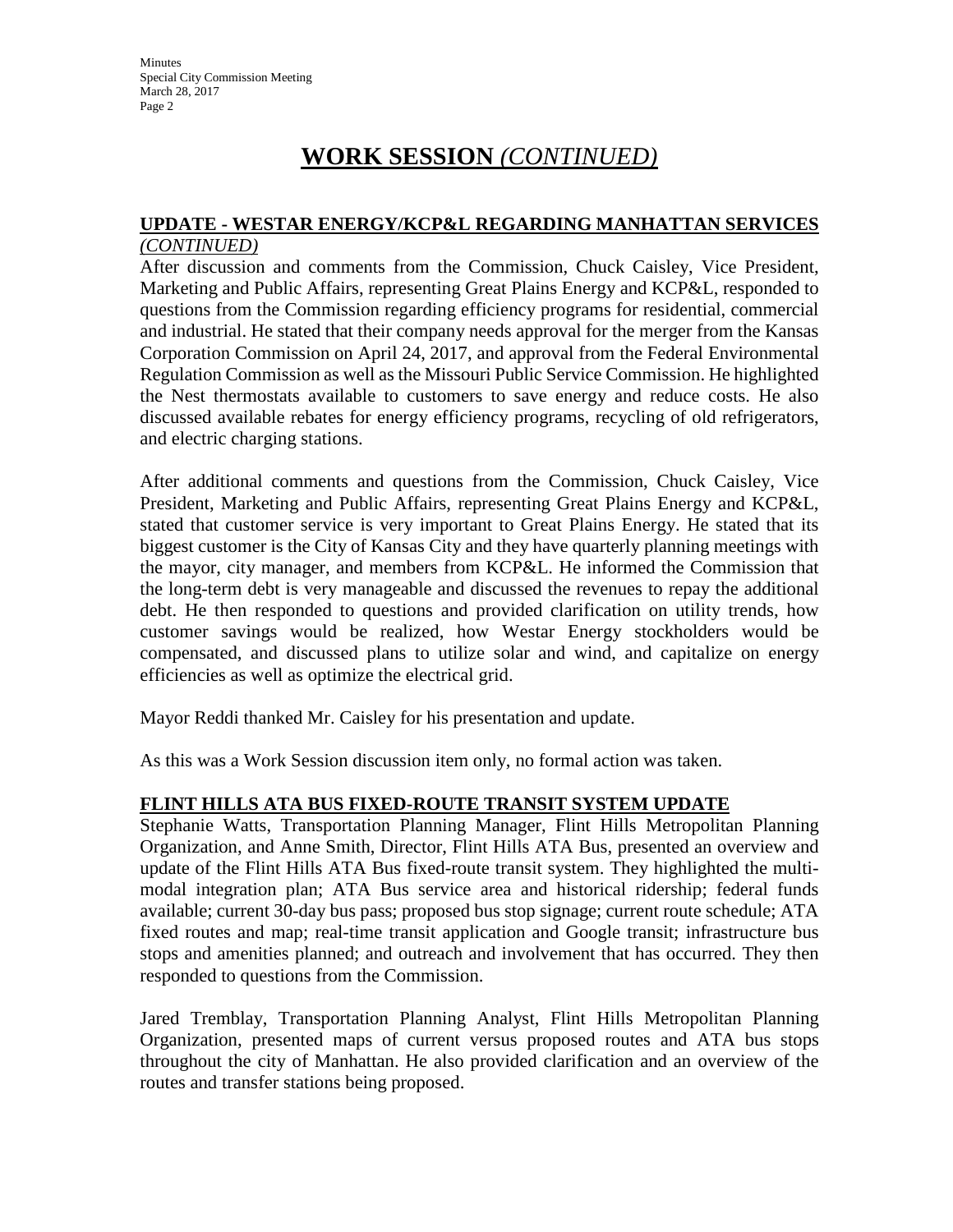Minutes Special City Commission Meeting March 28, 2017 Page 3

# **WORK SESSION** *(CONTINUED)*

#### **FLINT HILLS ATA BUS FIXED-ROUTE TRANSIT SYSTEM UPDATE**

Anne Smith, Director, Flint Hills ATA Bus, presented the levels of frequency and coverage area of the routes. She also presented a graph of financial sources of revenue for Fiscal Year 2016 for fixed routes and provided a draft revenue budget. She requested \$75,000 for the fixed-route transit system from the City of Manhattan for the next fiscal year. She then responded to questions from the Commission regarding insurance costs, wages for employees, fares, ridership associated with Kansas State University, and demographics of those using ATA Bus. She stated that roughly 40 percent of all ATA Bus riders use the bus system to get to and from work.

Jared Tremblay, Transportation Planning Analyst, Flint Hills Metropolitan Planning Organization, responded to questions from the Commission regarding frequency and provided additional information on the coverage of the proposed routes.

After additional questions from the Commission, Anne Smith, Director, Flint Hills ATA Bus, presented information on a 14-hour operating service and associated operating costs. She then responded to questions regarding the proposed fare structure for users and the financial amount being requested from government agencies.

After further comments from the Commission, Mayor Reddi and the Commission thanked Ms. Smith, Ms. Watts, and Mr. Tremblay for their presentation and update.

As this was a Work Session discussion item only, no formal action was taken.

### **EXECUTIVE SESSION**

At 7:42 p.m., Commissioner McCulloh moved to recess into Executive Session until 8:15 p.m. for the purpose of discussing personnel matters of non-elected personnel pertaining to the evaluation of the City Manager. Commissioner Morse seconded the motion. On vote, motion carried 5-0.

At 8:15 p.m., the Commission reconvened with Mayor Reddi and Commissioners Morse, Dodson, Butler, and McCulloh in attendance. Mayor Reddi moved to recess into Executive Session until 8:45 p.m., for the purpose of discussing personnel matters of non-elected personnel pertaining to the evaluation of the City Manager. Commissioner McCulloh seconded the motion. On vote, motion carried 5-0.

At 8:45 p.m., the Commission reconvened with Mayor Reddi and Commissioners Morse, Dodson, Butler, and McCulloh in attendance.